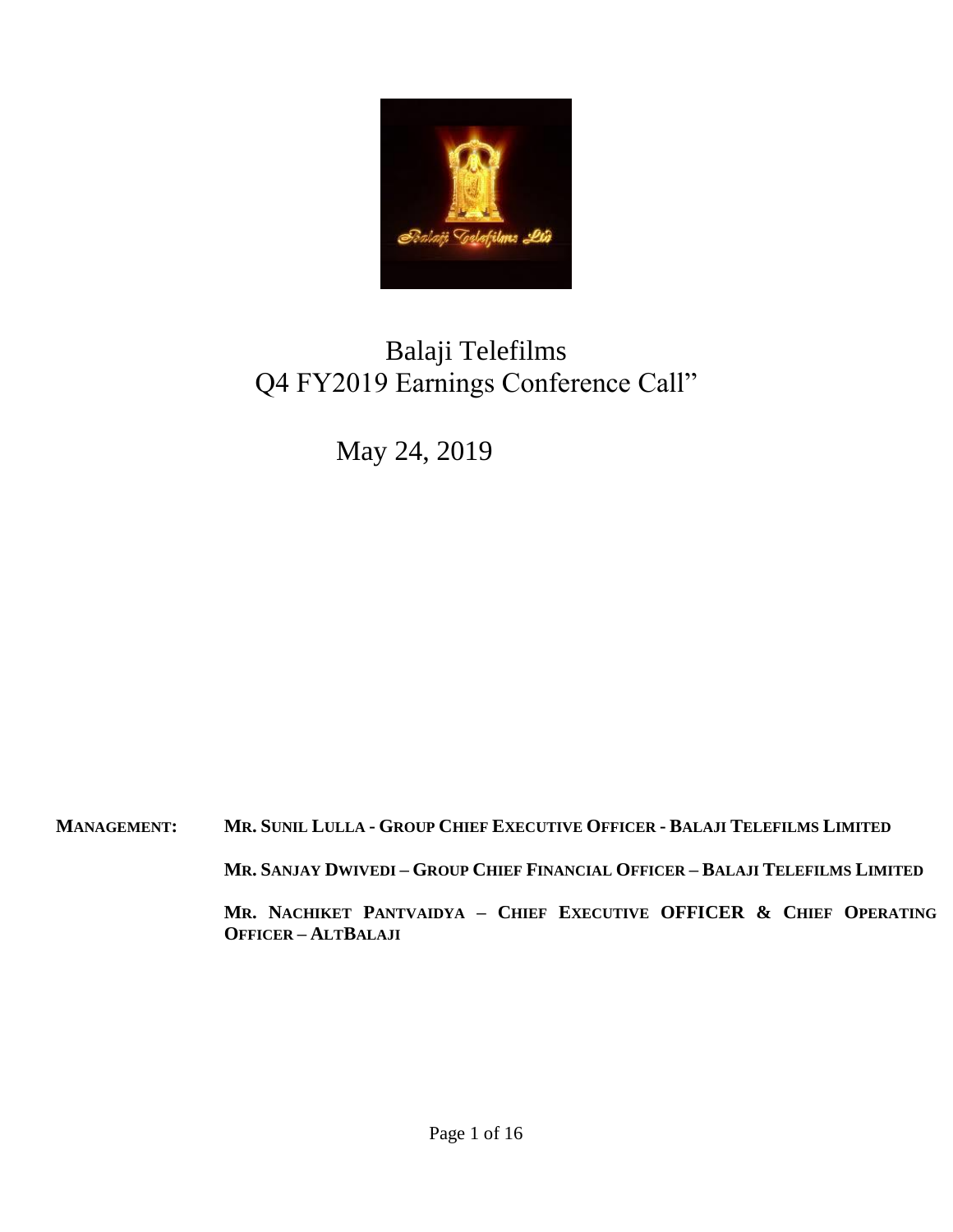

- **Moderator:** Ladies and gentlemen, good day and welcome to the Balaji Telefilms Q4 FY2019 Earnings Conference Call, hosted by ICICI Securities Limited. As a reminder all participant lines will be in the listen-only mode and there will be an opportunity for you to ask questions after the presentation concludes. Should you need assistance during the conference call, please signal an operator by pressing "\*" then "0" on your touchtone telephone. Please note that this conference is being recorded. I now hand the conference over to Mr. Rahil Jasani of ICICI Securities Limited. Thank you and over to you Sir!
- **Rahil Jasani:** Good evening everyone. We would like to thank the management of Balaji Telefilms for giving us this opportunity to host this call. The management is represented by Mr. Sunil Lulla Group CEO, Mr. Sanjay Dwivedi, Group CFO and Mr. Nachiket Pantvaidya Group CEO and COO, ALT Digital Media Entertainment Without further ado, I would like to handover the floor to Mr. Sunil Lulla for opening comments remarks and then we can start the Q&A session.
- **Sunil Lulla:** Thank you. Good afternoon I am glad that we are beginning this season on a generally optimistic note both in the market place as well as in the country. Balaji Telefilms has had a good quarter and a good year. We continue to drive the entertainment quotient in India through our TV shows that are viewed mostly favorably every night. Our movie continues to tell clutter breaking stories with good success, on the digital medium through ALTBalaji we continue to grow the binge watch culture in India.

We ended the financial year with all parts of the business performing effectively. We will continue with our growth oriented momentum into the New Year with a lot of exciting content which is lined up for the year. Our TV business continues to be the undisputed number one for content creation. We ended the year with 14% market share primetime which was more than twice our nearest competing production houses and more than production houses ranked #2 and #3 combined.

As for the latest BARC ratings we have four of the top five shows including the number one weekend show on Colors Naagin, number one and number two week day shows on Zee TV which is Kumkum Bhagya and Kundali Bhagya and number one show on Star Plus which is Kasauti Zindagi Ki.

This quarter we produced over 200 hours of content, For the full yearwe were at 763 hours. Our focus remains on creating high impact programming. Our average realization in television has improved 15% for the year while there remains a lot of speculation on cost cutting and drop in spending by broadcasters, we continue to witness firm demand for our content and currently have six shows on air. Our order book indicates for the upcoming year we will continue to grow.

We have two shows launching shortly Kavach Mahashivratri, a super natural horror drama and followup season with Kavach one, which will replace Naagin 3 on the weekends. We will also launch our new show Bepanah Pyar, a romantic daily drama on Colors soon. Overall, the TV content business is in very good position with a very strong order book for the year resulting in revenues of about 350 Crores, our operating margins are back to normal level which would result in a

# Page 2 of 16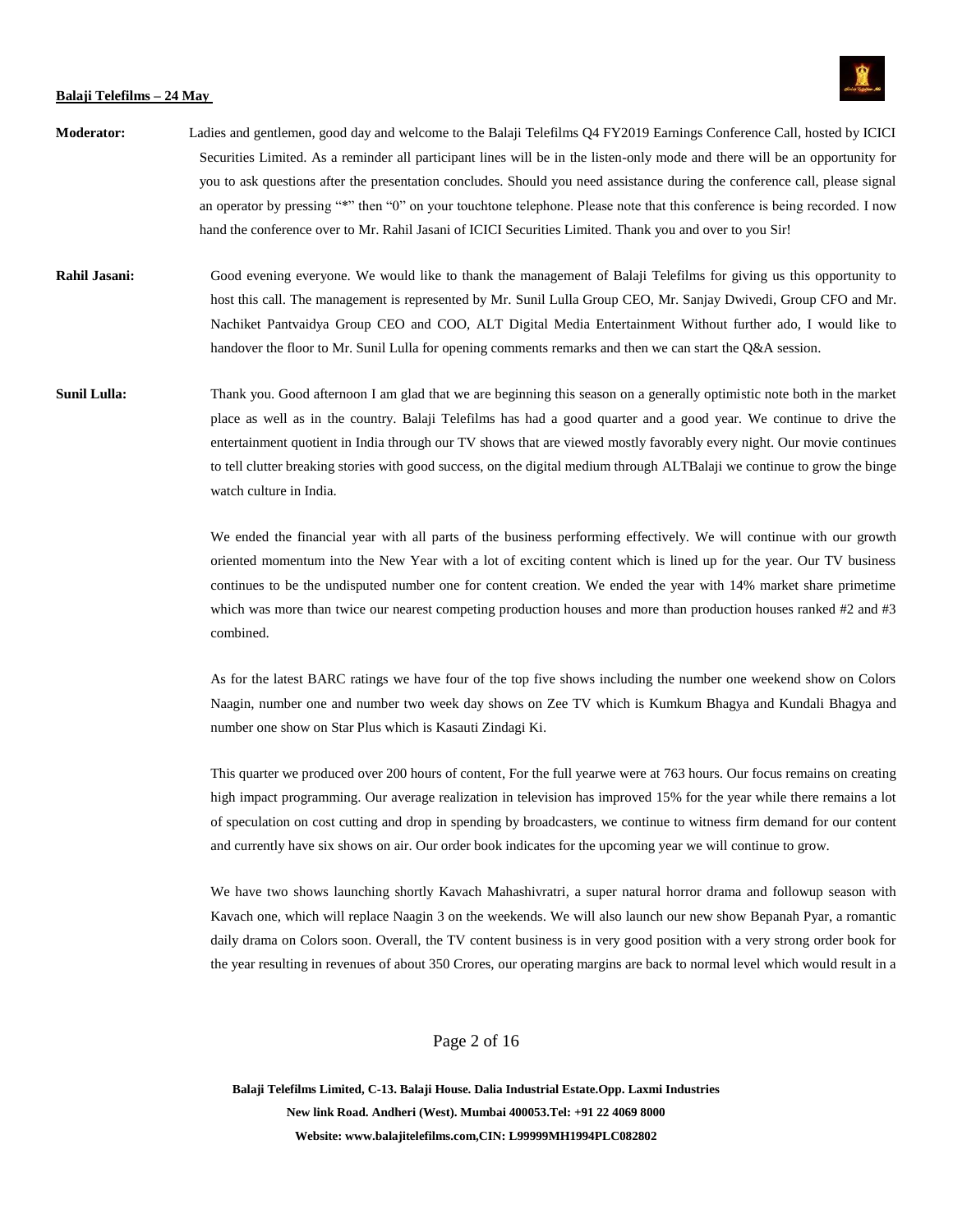

much-improved financial performance for year FY2020. We expect our profit before tax in the range of Rs.50 to Rs.55 Crores.

Moving to our movie business we had two releases last year, Veere Di Wedding and Laila Majnu. We have five releases plan for in this FY2020. It includes Kangana and Rajkummar Rao's Mental Hai Kya followed by Jabariya Jodi with Sidharth Malhotra; Parineeti Chopra. The second half of the year could see more releases including Dolly Kitty Aur Woh Chamakte Sitare, Dream Girl starring Ayushmann Khurrana and one movie which we are yet to announce in the later part of this year.

In line with our operating strategy on films, we have pre- sold certain rights of these films which ensure we have covered a cost of productions on these movies, before they hit the screen. Our capital commitment to the movie business remains limited. We follow a portfolio approach where capital is recycled within the business. We should turn a reasonable profit before tax of Rs.20 to Rs.25 Crores plus in the movie business in FY2020given that we have recovered the cost of production on these films.

Coming to the fast growing vertical of our group ALT Balaji has completed two years of operations in April of this year. We have established ourselves as the front runner in the digital video streaming category. We are one of the largest multiple episode multiseason exclusive Hindi language with 38 shows much more than any other OTT streaming services in the country.

Our digital footprint continues to grow and as of date we had an ever-subscribed base of 23.5 million paid subscriptions. We added 20.1 million subscriptions in the last year. We continued to see good traction on the direct subscription front and our grossing as number 3 app across iOS and Androids, in spite of having one of the lowest, but most accessible subscription prices in the country, the volume of subscribers speaks for itself when it lands up being number 3 in the App Annie report.

Our shows are highly binge watched by our customers over 67% of our consumers finished the series within seven days of starting it and our watch time over the year had grown by more than 2.5 times. Some of our hits that you may be familiar with include Apaharan, Puncch Beat, Ragini MMS, Gandii Baat, and Kehne Ko Humsafar. Nine of our existing shows have been commissioned for additional seasons which is sign of the contents popularity and our ability to extend franchises across the digital world.

ALTBalaji's unique position as the content company has allowed us to integrate with several Internet technology consumer partners which helps us in creating acceptance across the global internet ecosystem, currently we have over 40 plus partners which opens us distribution and enables many other services.

# Page 3 of 16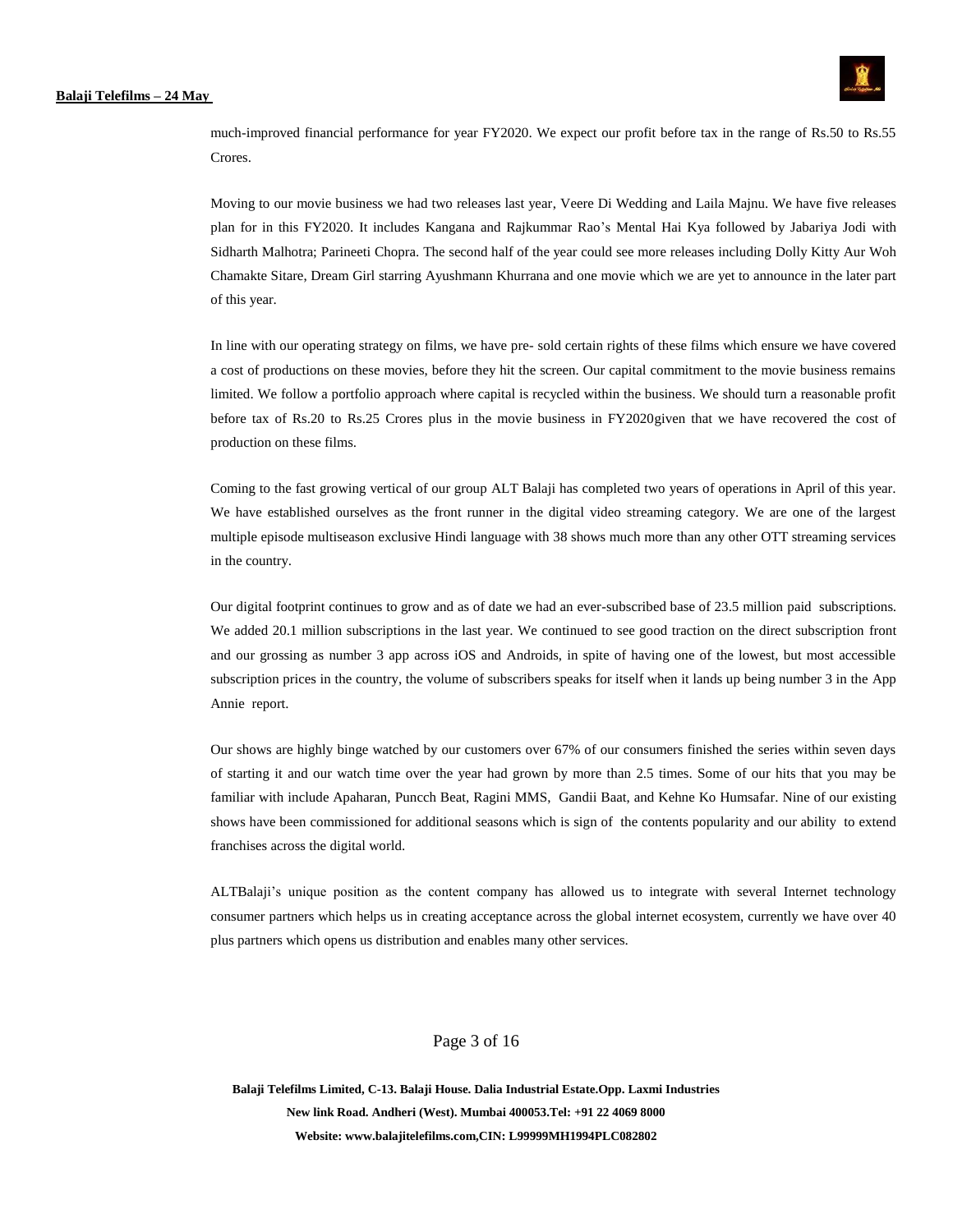

Recently we signed up services like MakeMyTrip and Grabon to enable their consumers to get the access to ALTBalaji. Overall the video streaming category in this country continues to grow at a galloping pace, increasingly we noticed consumers are agreeing to pay for good content like ours, which has designed for them keeping their individual tastes in mind. This should result in us seeing doubling up revenues in FY2020 for ALTBalaji while the cost base continued to remain similar to last year. To wrap up we built a good foundation for the coming year, we will continue to drive operational efficiency on the TV and movie business. We will continue scaling up ALTBalaji and look forward to more success within this category.

I now hand over to my colleague Sanjay Dwivedi, Group CFO to give you quick update on the key numbers for the quarter.

**Sanjay Dwivedi:** Thank you. I hope you all have seen the results presentation available on the website. The key figures on a standalone basis are as follows: On a full year basis FY2019 revenues are at Rs.440.3 Crores, which is Rs.241.2 Crores from content production and Rs.99.1 Crores from movies.

> The realization per hour has increased by 15% to Rs.38 lakhs margin, the current year versus Rs.33 lakhs for our last year driven by change in mixed for weekend programming plus performance based rates hikes in our existing daily shows. Gross margins in TV business has improved for three quarters consecutively and is at 27.6% in Q4FY2019, shows launch in Q1 are now operating at more normalized margin level, after initial investment in making these shows popular. We will improve this margin in the coming quarter. FY2019 business EBITDA for the TV business is at Rs.50.7 Crores operating at 14.9% margins.

> Coming to the movie business, we had two films released during the year and the business generated in EBITDA before exceptional item of Rs.5.4 Crores. FY2019 was majorly impacted by Rs.9.8 Crores provision for advances as a matter of abundant caution resulting in lower EBITDA. In FY2020, we estimate to deliver an EBITDA of Rs.20 to Rs.25 Crores. Coming to our digital business, this year we have seen 6x times increase in revenue which stands at Rs.41.6 Crores versus Rs.6.8 Crores in FY2018, nearly 40% of our revenue is coming from direct customers and this ratio has been showing healthy progress.

> ALTBalaji remains in an investment mode and we have invested Rs.81 Crores in FY2019 creating original exclusive contents and Rs.25 Crores in marketing. We expect to double all revenues in FY2020 which is 8x grows since our first year. Balaji Telefilms has invested Rs.450 Crores in ALTBalaji since we launched up nearly Rs.180 Crores is currently invested in inventories and mutual fund investments Rs.60 Crores is held in advances to vendors and government authorities. We have a very healthy balance sheet with zero debt and our investments in mutual fund units across the group at December 31 were at Rs.285 Crores. I thank you all for joining us today and now we would request the moderator to open the Q&A session. Thank you.

# Page 4 of 16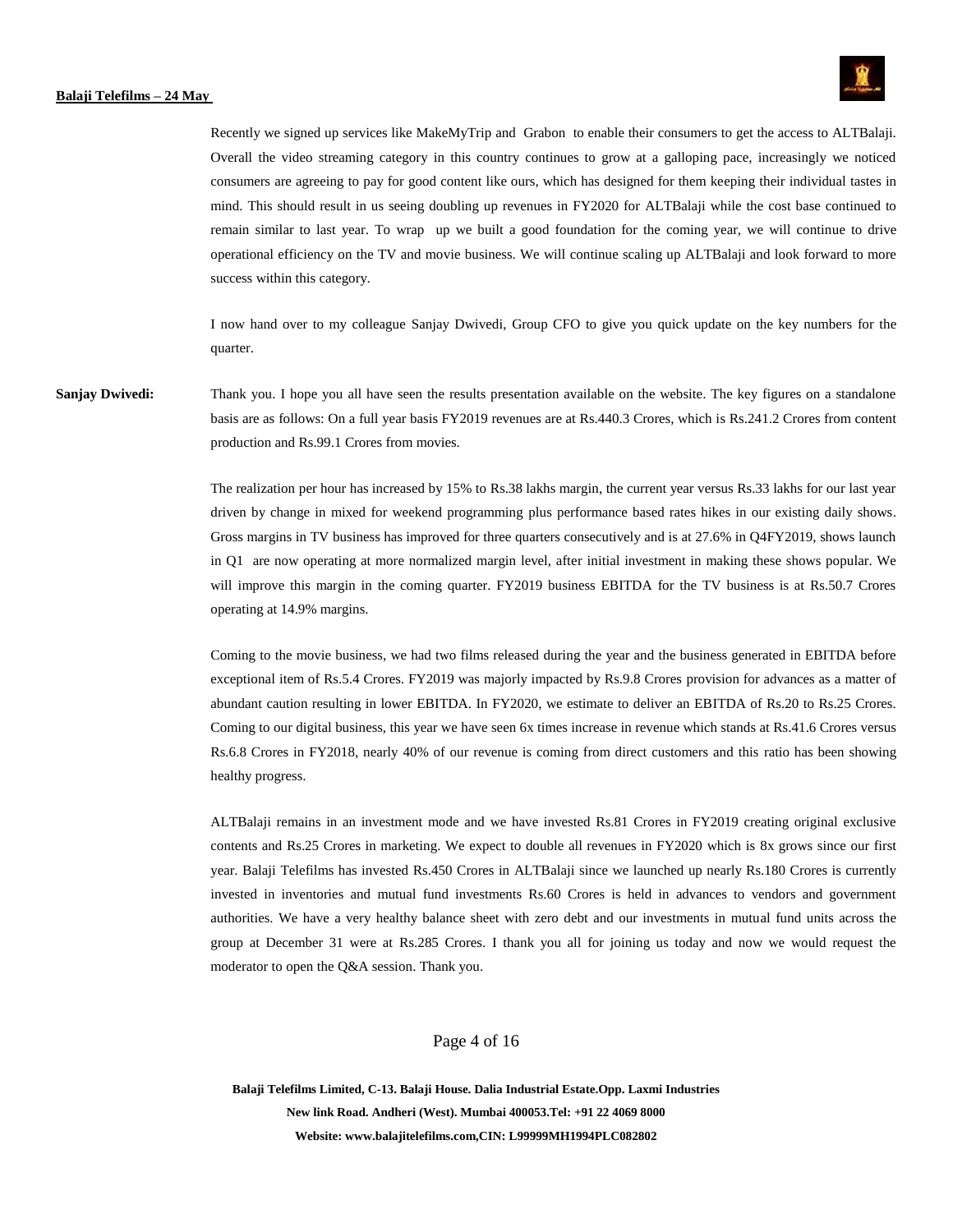

- **Moderator:** Thank you very much. We will now begin the question and answer session. The first question is from the line of Ankur Periwal from Axis Capital. Please go ahead.
- **Ankur Periwal:** Good evening everyone. The couple of questions across the three segments, so starting with ALTBalaji, now congratulations for a good ramp up there both in terms of subscriber as well as revenue. Sanjay Ji did mention that 40% of the revenues are coming from direct customer, is that an average for the full year or this is the number as of now? Will it be possible to share the subscriber numbers as well, because and incrementally if I am not wrong the direct subscribers contribution towards revenue has been increasing so any thoughts over there.
- **Management:** Average for the year. Sorry, I did not understand the other question, could you repeat?
- **Ankur Periwal:** The proportion of direct subscribers for ALTBalaji has been on a steady rise quarter-on-quarter now is this
- **Management:** The revenues of that in the overall year, 25 Crores has come from indirect and Rs.15 Crores has come from direct.
- **Ankur Periwal:** Correct. Sir my question here is that there is a sequential growth in this number, so every quarter there is an incremental subscriber who is coming directly towards not through the telco partner, now is this a thoughtful strategy or is it because of the issue that we had with I think one of the telcos where in they were not putting all of your content as in free, it was behind the pay wall, is it that which is driving?
- **Management:** Even if it is behind a pay wall on our telco it is still counted as indirect. This is Rs.15 Crores that we have billed from direct consumer, the reason for that of course we must understand also that the library section is increasing, so people are showing more and more confidence in putting their Rs.300. When we started up in the first year, the library was only 18 strong, in an 18 strong library we had to use telcos to push it, that was the basis of the telco strategy what we are being vindicated in thinking is the fact that as our library grows and our marketing efforts behind acquiring consumers for this library concomitantly grows, we are able to get more direct consumers and therefore boost that revenue section.
- **Ankur Periwal:** What will be the similar number on a number of subscriber's basis out of the Rs.20 million that we have, how many subscribers will be direct?

**Management:** It wont be 40% I think the thing is that because our direct subscribers to be very honest and does not face too much churn , because Rs.300 annual pack means this will go on for 12 months so therefore the numbers there will be actually much lesser in ratio, so I think little more than a million, right now.

**Management:** I think right now as we are 40% we see this value growth to more than 50% in times to come, right may be 50%, 60% our purpose is to eventually expand our direct subscriber base, what the telco partnership does give us is ease of distributions, it distributes to many places.

Page 5 of 16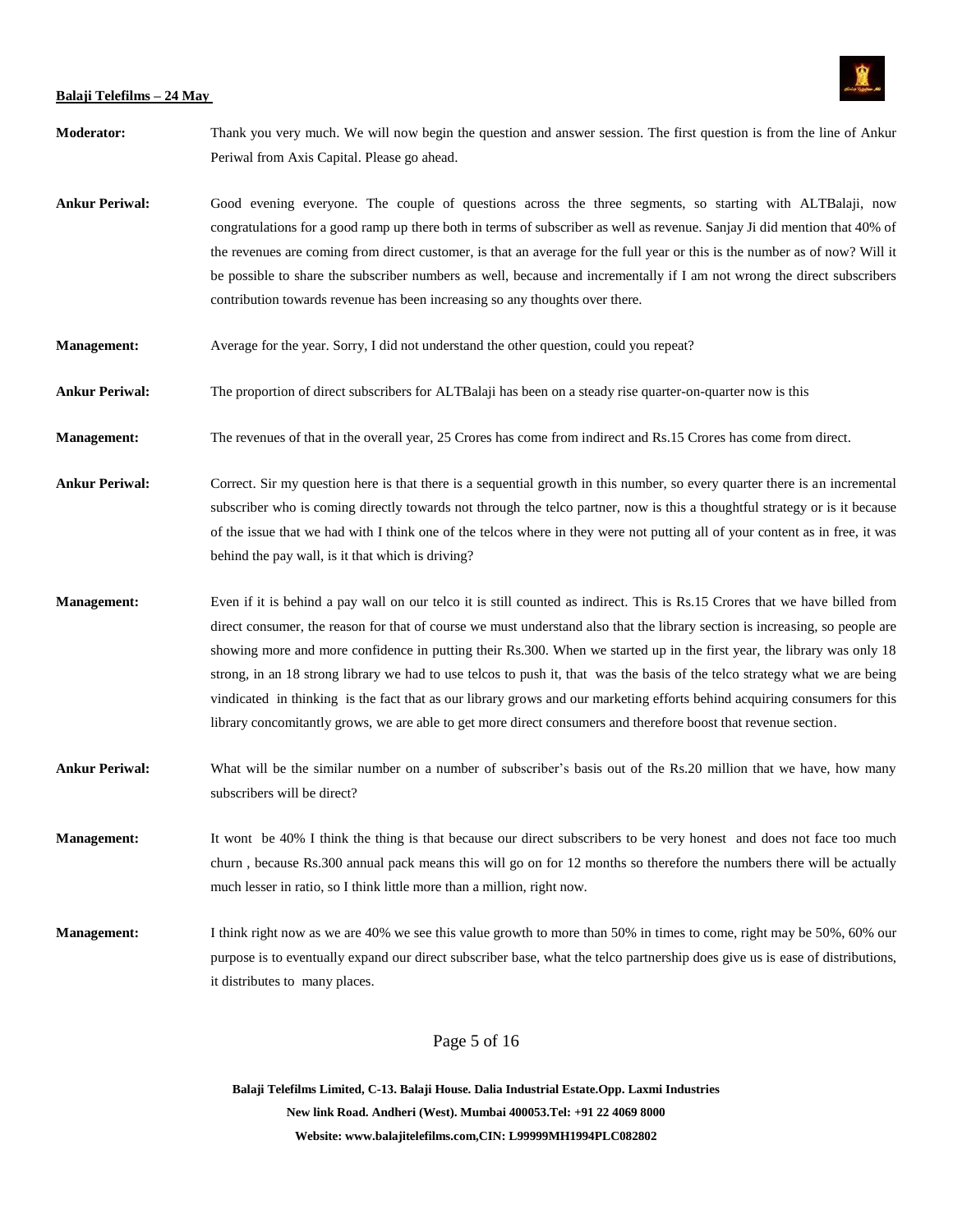

| <b>Management:</b>    | And that is a monthly subscribers, our direct subscribers is either quarterly about 65 to 70% is quarterly or annual, so you<br>know our ARPUs are significantly higher on the on the direct subscriber                                                                                                                                                                                                                                                                                                                                                                                       |  |
|-----------------------|-----------------------------------------------------------------------------------------------------------------------------------------------------------------------------------------------------------------------------------------------------------------------------------------------------------------------------------------------------------------------------------------------------------------------------------------------------------------------------------------------------------------------------------------------------------------------------------------------|--|
| <b>Ankur Beriwal:</b> | Sure that is helpful and any per subscriber acquisition cost, if at all we would have worked out that number for these<br>direct subscribers.                                                                                                                                                                                                                                                                                                                                                                                                                                                 |  |
| <b>Management:</b>    | I think right now we are trading anywhere between 120 to 180, but the rider here is if you want to make a large scale for<br>example 10 million direct subscriber acquisition that number will be between Rs.200 and Rs.250, there are no economies<br>of scale here in acquisition. The tricky part of the consumer acquisition business is as you start growing your number of<br>subscribers, it does not necessarily mean there is a cost efficiency Rs. 160 say now, which will if you want to go for the<br>big play and do five million subscribers it will start hitting 220 numbers. |  |
| <b>Ankur Periwal:</b> | Okay, fair enough and any guidance there in terms of either the content investment or the cash burn that we expect over<br>the next couple of years?                                                                                                                                                                                                                                                                                                                                                                                                                                          |  |
| <b>Management:</b>    | We are still aiming to be in that Rs.150 to Rs.170 Crores range, which we have always guided.                                                                                                                                                                                                                                                                                                                                                                                                                                                                                                 |  |
| <b>Ankur Periwal:</b> | This is a content investment,                                                                                                                                                                                                                                                                                                                                                                                                                                                                                                                                                                 |  |
| <b>Management:</b>    | Overall investment of which Rs100-125 crores will be the content.                                                                                                                                                                                                                                                                                                                                                                                                                                                                                                                             |  |
| <b>Ankur Periwal:</b> | Okay that is helpful. Now on the TV content business if I may add so the number of hours that we have been making in<br>earlier quarter there is a slight dip and a similar dip in the realization as well, was there some churn which happened here<br>or it is just a quarter-on-quarter variation.                                                                                                                                                                                                                                                                                         |  |
| <b>Management:</b>    | Actually speaking if you see just the Q4, we are almost 200 hours in this quarter, so effectively if you just take that pro-<br>rata basis for a year, we will be 800 plus, last quarter we had 160 hours and if you see year-on-year, there has been slight<br>dip, we are down to 760 from 819 largely because we had fewer shows and one show was off in the Q4 but going further<br>we believe that we should be in the range of 800 plus hours or 900 hours in a year. And what is encouraging is a<br>realization numbers,                                                              |  |
| <b>Management:</b>    | At year-on-year or on a quarter-on-quarter both number shows that we have improved our realization per hour                                                                                                                                                                                                                                                                                                                                                                                                                                                                                   |  |
| <b>Ankur Periwal:</b> | Sir just trying to understand this better so in the last quarter, if I see probably our realization was more like Rs. 38 lakhs<br>while this quarter, the number is Rs.35. I am talking $Q$ -on- $Q$ , Y-on-Y obviously there is an improvement.                                                                                                                                                                                                                                                                                                                                              |  |
| <b>Management:</b>    | Our realization was Rs.37 as against Rs. 33 in last quarter. Q-o-Q it moved from Rs.34 to Rs.37 and on year-on-year basis<br>it moved from Rs.33 Crores to Rs.38 Crores.                                                                                                                                                                                                                                                                                                                                                                                                                      |  |
| Page 6 of 16          |                                                                                                                                                                                                                                                                                                                                                                                                                                                                                                                                                                                               |  |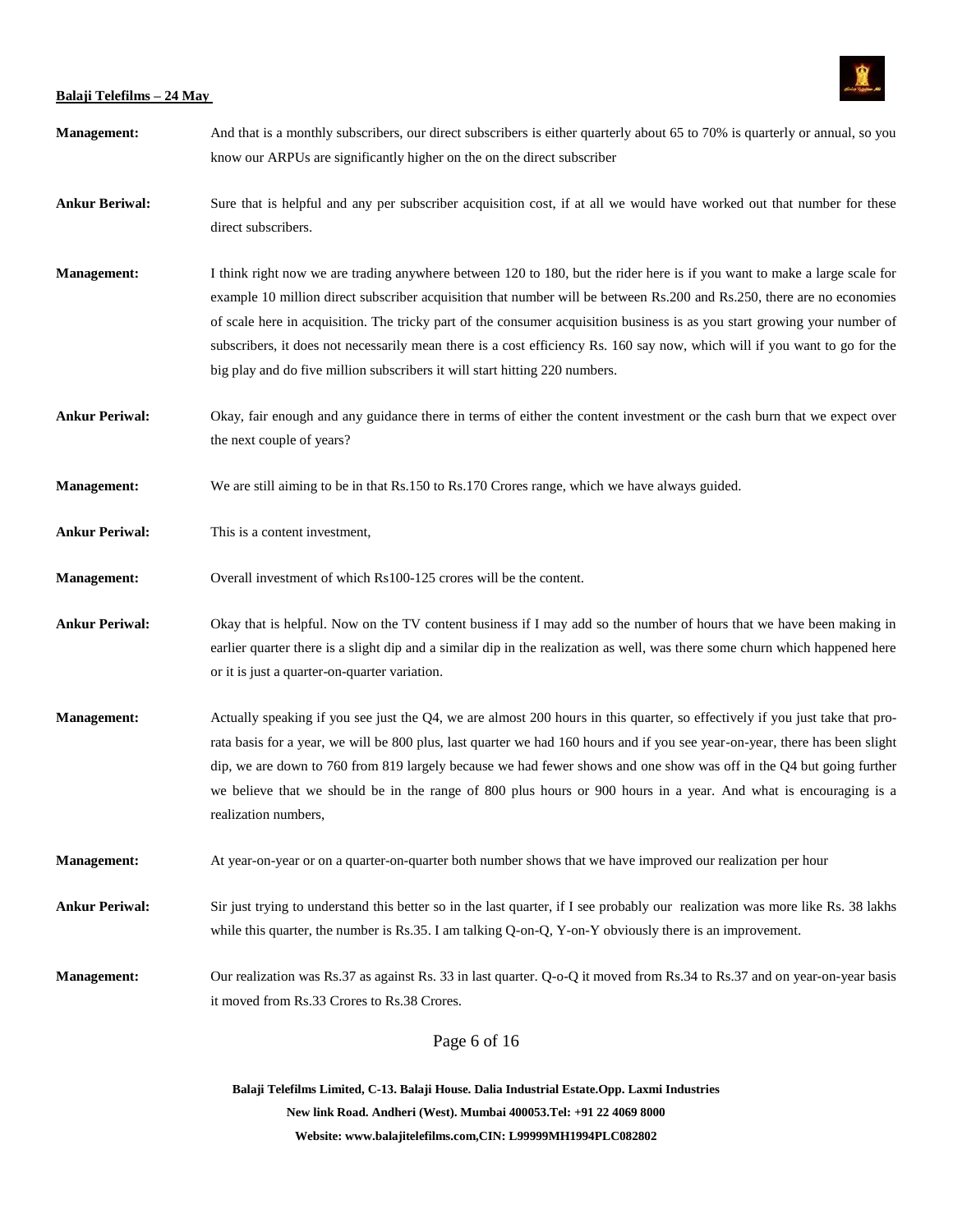

- **Ankur Periwal:** That is helpful. Even with the newer shows coming up you expect this realization as well as the margin run rate to more or less continue going ahead?
- **Management:** Absolutely. And the critical factor is that we have just launched new show called Daayan and that is looking like it's in plus from the beginning so I think what we are doing is ensuring tighter cost controls to ensure that we do not take that 100-episode cycle to start breaking even.
- **Management:** Quicker turnaround to profitable margin.
- **Ankur Periwal:** Thank you. That is it from my side.
- **Moderator:** Thank you. The next question is from the line of Amit Mehendale from RoboCapital. Please go ahead.
- Amit Mehendale: Sir see if I look at the quarter-on-quarter subscriber growth that is about 100%, quarter-on-quarter versus ALTBalaji revenue guidance in the next financial year so that estimate looks conservative to us, if you can comment on the revenue guidance please?
- **Management:** I think we are going to face issue of decreasing marginal returns because it grew 6x from year one to year two it is not going to grow 6x the next time, there are two factors of course in this, one is that while we are trying to improve the absolute numbers, we are also trying to improve the distribution between direct and indirect subscribers, so we are trying to say that next year if we get this 80 number how can we go towards the 50-50 split as opposed to a 63-37 type split that we have right now and I think in both of this we will have to proceed to ensure that not more than 60%, 65% of our revenues ever come from indirect, and I think that is really the task because we can definitely pump up revenues by sharing our content but we feel that as our library strengthens and the value really lies in getting direct consumers at a higher ARPU and therefore we are saying that it will be somewhere around Rs.80 Crores next year, which is a doubling and that is in line with the fact that we have start going to a 130, 140 revenue number the year after that, the second part of our quest is of course that we will be starting to add international consumers and they are slightly expensive to acquire compared to Indian consumers, so international which was not a major playing year one and year two will start becoming of some size and relevance in year 3, which will kind of then grow in year 4 that is the part.
- **Amit Mehendale:** Right Sir in terms of breakeven we are looking at FY2021 and at Rs.140, Rs.150, and Rs.160 Crores breakeven?

**Management:** Of course yes, somewhere there will be some quarters we have always guided that it will be quarter wise of the annual level in that year I do not know which particular quarter we will start to see that breakeven.

# Page 7 of 16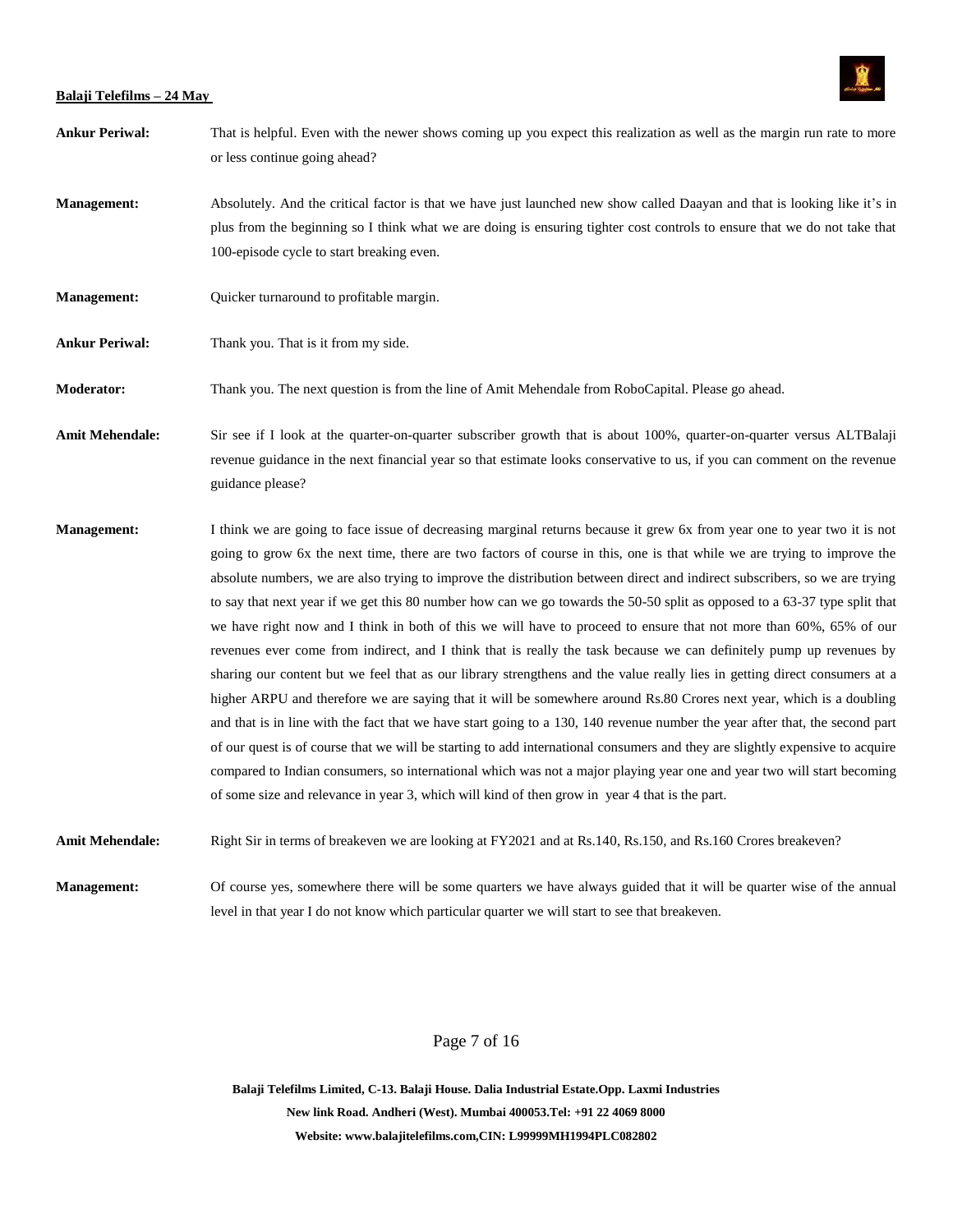

- **Amit Mehendale:** Right but typically you think after the breakeven there is some operating leverage I mean the additional on FY2022 if we add Rs.50 Crores, Rs.60 Crores of revenue you think that will be on similar cost base or most of it will go to the bottomline?
- **Management:** No, I do not think that the cost base is not going to be significantly altered. There are two issues of course here, one is that competitively we are finding, we tend to discuss this like a cement manufacturing industry which it is not, we need to keep getting more and more hits and if actually we get the mega hits all of this could happen much faster. There is that play. The second thing is of course competition you must understand is now dropping prices, you would have heard that Netflix is also dropping its price for a mobile only version, I have read that in the press, Hotstar has come to Rs.365 a year, so therefore that kind of exponential growth might, you know this 6x growth might not happen year-on-year which is why we are saying that with the competitive choice coming and then dropping prices to closer to our levels we are not going to be able to double every year, year after year endless.
- **Amit Mehendale:** Right, Sir one last question, Sir we talked about cost of acquisition of about Rs.200, Rs.220 for a direct customer sometime back?
- **Management:** So that is where a 5 million plus scale, Rs.160 right now
- Amit Mehendale: See at a customer level, what ARPU do we spend suppose Rs.220 per customer and we acquire X number of customers for those direct customer what ARPU are we talking about and breakeven should we factor in
- **Management:** It is anywhere between Rs.100 and Rs.300 so that's the way it goes but there is an indirect consumer revenue stream which comes at near zero acquisition cost also so that is the way we have done.
- **Amit Mehendale:** So we are looking like a 24 month breakeven for the customer broadly right we spent Rs.220 for a customer
- **Management:** What is a 24 month PAT Amit?
- **Amit Mehendale:** Rs. 220 which is for a cost of acquisition for the customer and the customer is giving ARPU of Rs.100-110 which basically is a two-year breakeven at a customer level?

**Management:** No, once you acquire the customer it is on with you, he is retained for a long time, he will be retained for two years. It is just the one time consumer acquisition cost, it does not work that way , every year I am not going to payRs.220 to that same man to retain him, he may like the content to stay on, if he does not like it, then that is the cost, ...

**Management:** Let us understand the context, the first two years is gone in feeding the idea of streaming content of consumer needs to pay for , we just use telco partnerships and for very basic reasons it gave us, width we did not have to spend too much

Page 8 of 16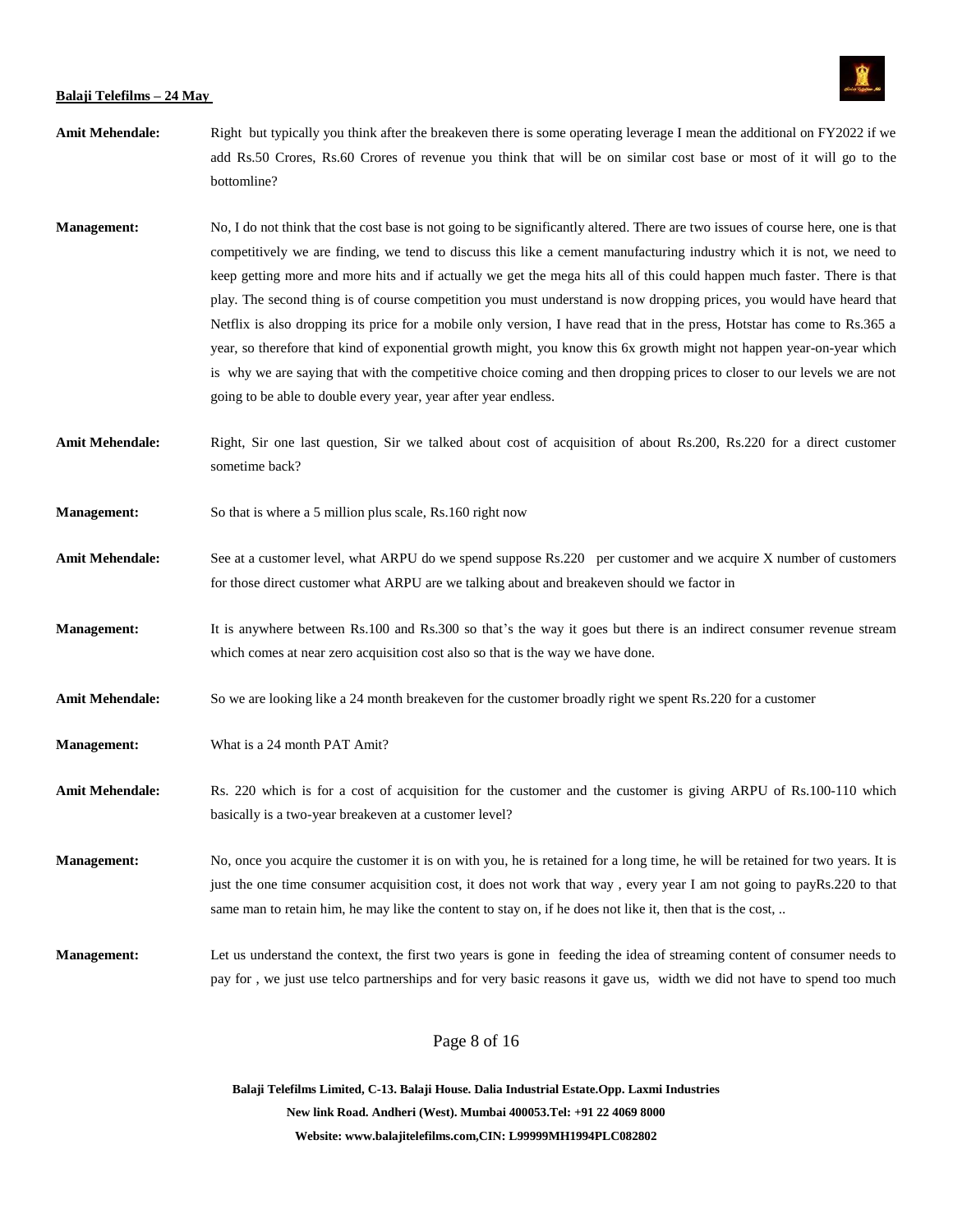

money in marketing it give access. this year, or the last year we started investing in acquiring direct consumers and as we steeped into more into it we will be more successful in acquiring direct consumers, it is a onetime cost you pay to acquire those consumers right and that is my Rs.160 odd and it is customer in you work towards the retention and renewability, which comes at a much lower cost because that cost is virtually nothing than our own effort in retain and renew and those are new consumer acquisition so as we go through that you start retaining this consumer and there will come a time and we will have a larger base of direct consumers versus indirect consumers and that is what we are trying to time and that is what FY2021 guidance and that is where we are trying to breakeven, breakeven is only a financial watermark at the end of the day what you want to do is to have the reputation of the best content, you want to be in the top three in terms of paid subscribers and you know paid subscribers who watch this kind of in the content and third is deliver value through good service and that is where the business grows and then you keep acquiring consumers and as you acquire them you turn to a much larger revenue and turn to a much better financial or a profitable performance.

**Amit Mehendale:** Thanks a lot.

**Moderator:** Thank you. The next question is from the line of Prateek Barsagade from Edelweiss Securities. Please go head.

**Prateek Barsagade:** Thanks for the opportunity. Sir my first question is in terms of the content strategy so we are seeing that all of the OTT platforms are differentiating themselves in terms of various strategy, so someone is positioning sports, other people are positioning movies, so will your content strategy be similar to as it has been now?

**Management:** Content strategy is based on Hindi original exclusives its basic premises the behavior of a consumer on a streaming platform and a behavior of the consumer on television is different, television goes into people's home, papa, mummy, motis, sonu all watch this together. This is designed for men and women separately. At this point of time, there are more men than women on any given platform for the simple reasons the men do not have much to watch on television so it is designed on that basis, it is personalized viewing, the programming is created on a personalized basis and we took the approach of taking Hindi mass because that is more than 50 to 55% Indian market at present it is a place which we had great success for 25 years, we continue to deliver that success over here and that is what we do. Overtime as it goes the Hindi original exclusives will get beefed up or we will add to it through other forms of content that is required. At this point of time we have got a sticky product, we have got a sticky habit and that is what we are building on, that is competitive difference at this point of time we have more Hindi original exclusive shows out there than anybody else in the market place.

**Prateek Barsagade:** Sir my second question is related to so TRAI has been looking into having regulation set up for the OTT platform so what is your view on that?

**Management:** So they have been making announcement, they have not made any steps over that , TV industry, saw itself go through self regulation, it started in the advertising first it went self regulation and then TV and most streaming players have signed

Page 9 of 16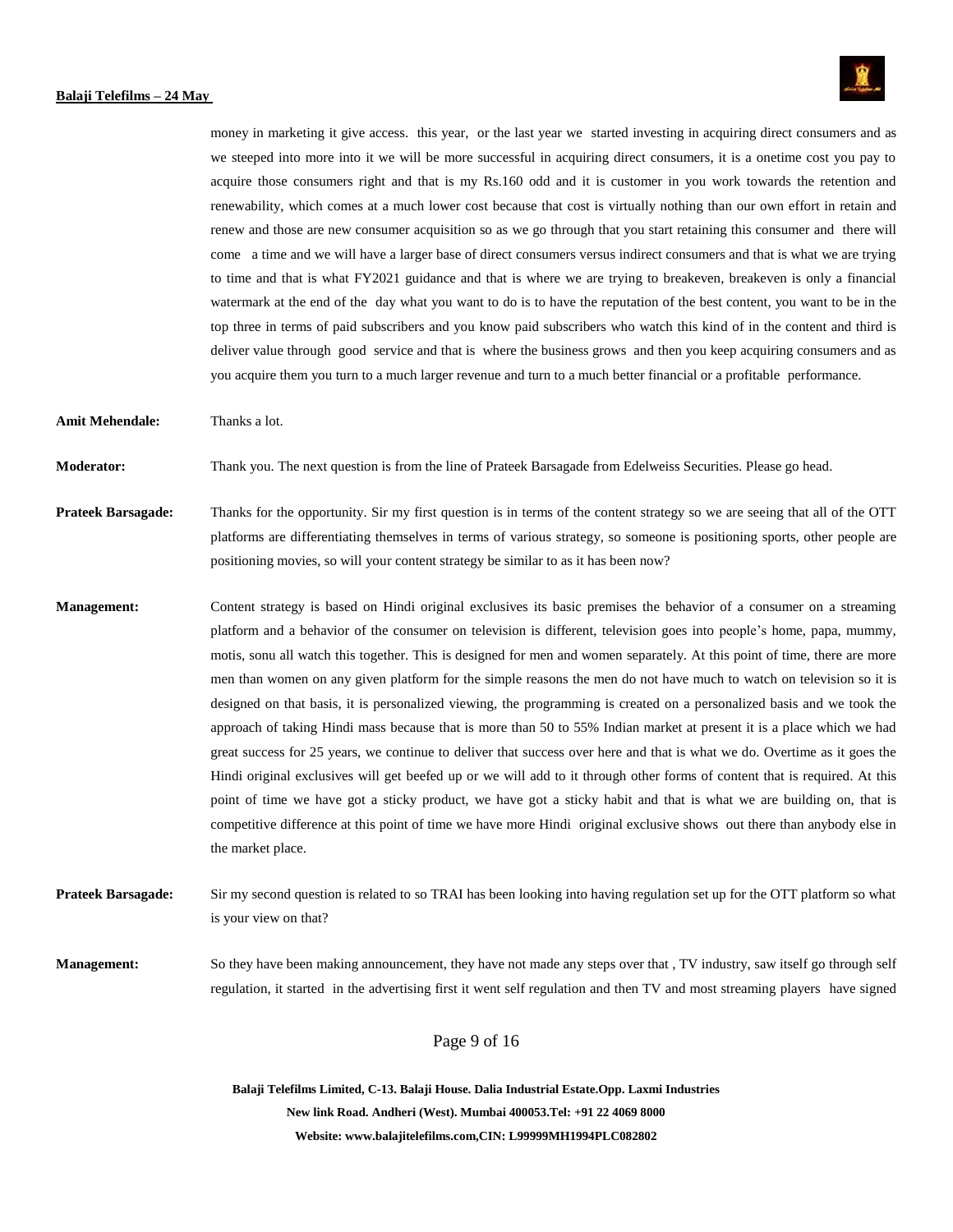

up for self regulation. We have had a self regulation guideline code from day one when we started we are the first signatories to that code because we believe that is the way it should be self regulation, you do not need to regulate the internet, having said that we will always comply with the law of the land we do comply by the IT Act influences and we are very compliant on self-regulation.

#### **Management**:

- **Prateek Barsagade:** So your revenues increased by around 6x but if I look at the number of subscriptions sold within this year so that will be almost 20 times, so can you explain this difference?
- **Management**: That is because 40% of our revenues are coming from direct and 60% are coming from indirect. These indirect subscribers actually are monthly subscribers, so the numbers and the volumes on the indirect subscribers while they are large the revenues are accrued only on a monthly basis from them. So, they are already a one-twelth disadvantage or onetwelth factor on those that are acquired indirectly , the subs that are acquired directly a combination of three-monthly and annual subscriptions and therefore they will appear lesser in number; however, if you look at absolute revenues, the split is Rs 25cr - 15cr which was like 60:40 between 60% coming through our partners and 40% coming through direct.

#### **Prateek Barsagade:** Got it. Thank you Sir.

## **Moderator**: Thank you. The next question is from the line of Rahil Jasani from ICICI Securities Limited. Please go ahead.

- **Rahil Jasani**: Thank you for taking my question. Sir, just wanted to ask how many subscribers would be getting from the telcos through the telco's channel? What could be the proportion of the subscribers, maybe incrementally as well as the total subscribers you would have right now?
- **Management:** Well, last year or future year?

**Rahil Jasani**: Last year, FY2019?

**Management**: I think that comparison will be, our direct sub base will be 1 million to 1.2 million and the indirect sub base will be a huge multiple of that, like 15x , because the indirect subs come on a monthly basis and direct subs will come on an annual or quarterly basis, so they are more sticky and that is what we look for. The monthly base is light. In our view light is largely to get sampling of the content at a paid price, at a much lower paid price. Just to get the habit sowed in, like today you know data is available at such cheap price for millions of consumer, I am sure this price will go up in times to come, like most things happen. So this is just a way of influencing consumers and overtime you start moving, why do people access us directly when they can get on any of the free telcos at a lower price, they do so because it is easier to find

## Page 10 of 16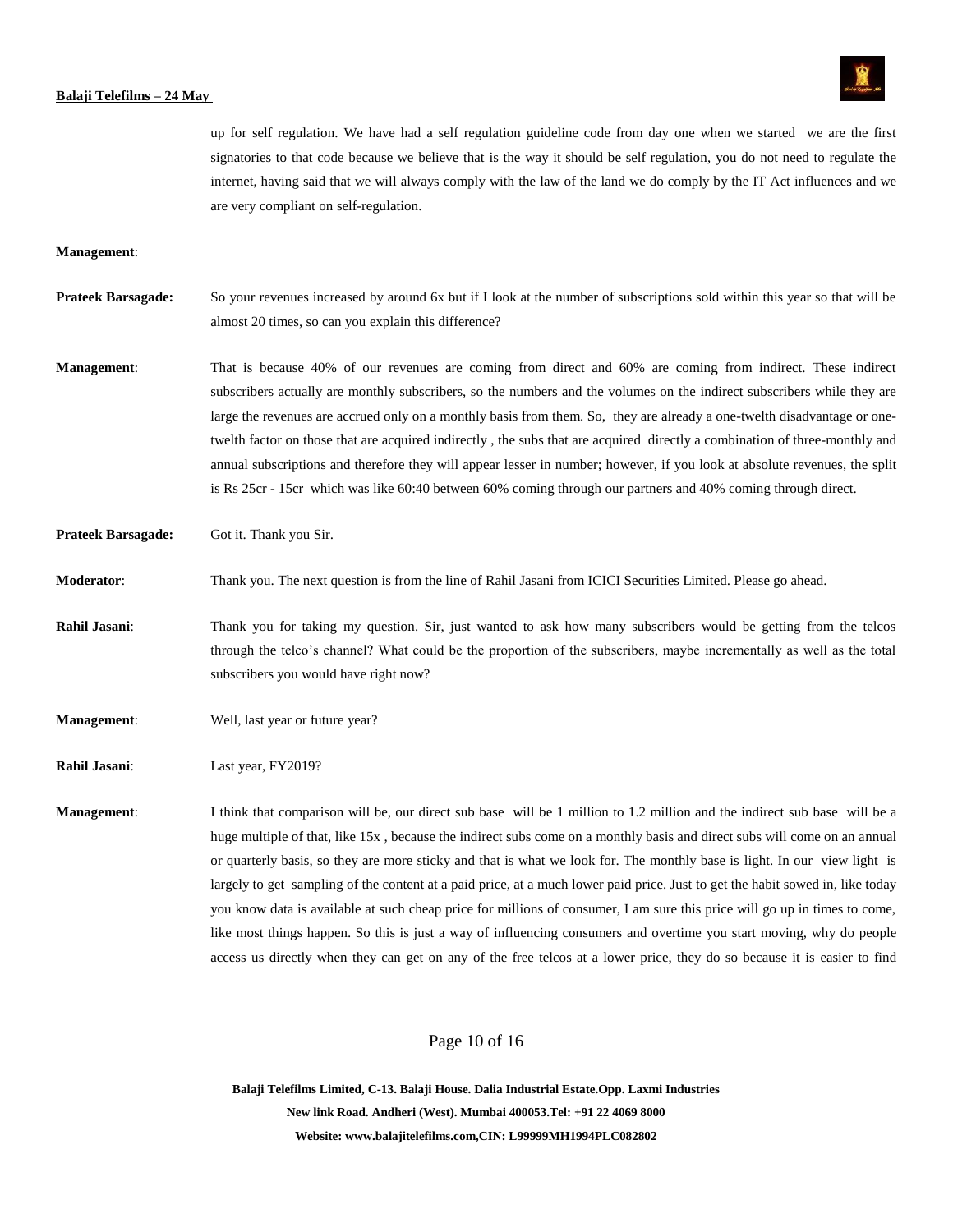

content, it is easier to get their access on multiple devices, you can download and watch it at your convenience. You can download it and cast it on a bigger screen if you wish to, so that is what we are building over here as a habit and culture.

- **Rahil Jasani:** Sir, my next question is on the content creation cost. Sir generally what we have seen is that the content creation is around 35 lakhs to 40 lakhs per hour, but for some shows like the test case, it could be much higher, so how are you looking at content creation going forward in FY2020? Are you looking at bigger shows like test case because that would even attract higher customer base and subscriber base?
- **Management:** That assumption is not correct. If you take higher cost shows there, acquire higher customers. That is a completely incorrect assumption. Some of our lowest cost shows have acquired really high customer base. That is one. But just to give you a feel we will maintain that average cost at 35 lakhs to 40 lakhs. We will do four shows which are expensive, which will go up to 80 lakhs to 1.1 Crores per episode. These will be four shows that are 40 episodes but the rest of the shows, which is roughly an output of all 250 to 300 episodes will be in the range of 35 lakhs to 40 lakhs.
- **Rahil Jasani:** Got it. My final question because you said that there is now some pricing pressure, Netflix and Hotstar have been looking at reducing prices now what is your take on that? Are you going to reassess the pricing now?
- **Management:** It is a vindication of our pricing strategy. All of them started at high prices and found that they cannot access mass markets, and in terms of thinking of Hotstar has already reduced price to Rs.365 and Netflix I think would reduce as read in the press. Our pricing strategy continues to be even more efficient because we also have Rs.100 pricing package. What you must understand right now there is a Rs.365 package but there is no quarterly package on Hotstar, but our entry point pricing is actually only Rs.100.
- **Rahil Jasani:** But when you look at the competition and you see the pricing of the competition and incrementally probably people subscribing for a 365 pack annually would be lower because then they are finding the same pricing for the other content as well. So would you be looking at maybe reducing the price for the annual pack as well?
- **Management**: No. We have Rs. 100 price which is for the people tocome and sample. That will happen once we hit a large number of shows probably 100 or so we can think of pricing till then. As you know till now our strategy has always been to be a mass player and to be a mass player, you have to price it affordably. You will realize on the TRAI rules for television also there is a price correction happening. So we believe that we are going to be the most affordable and value for money proposition with the least entry point also. We can do a Rs.300 annual price, and we have a Rs.100 entry price, which is being brought by 65% or 70% of our direct customers, so we are seeing that if there is a person whose income or his prepaid charge today is Rs.50 a month, for them this is still affordable at Rs.33 a month.
- **Rahil Jasani**: That is it from my side. Thank you so much.

Page 11 of 16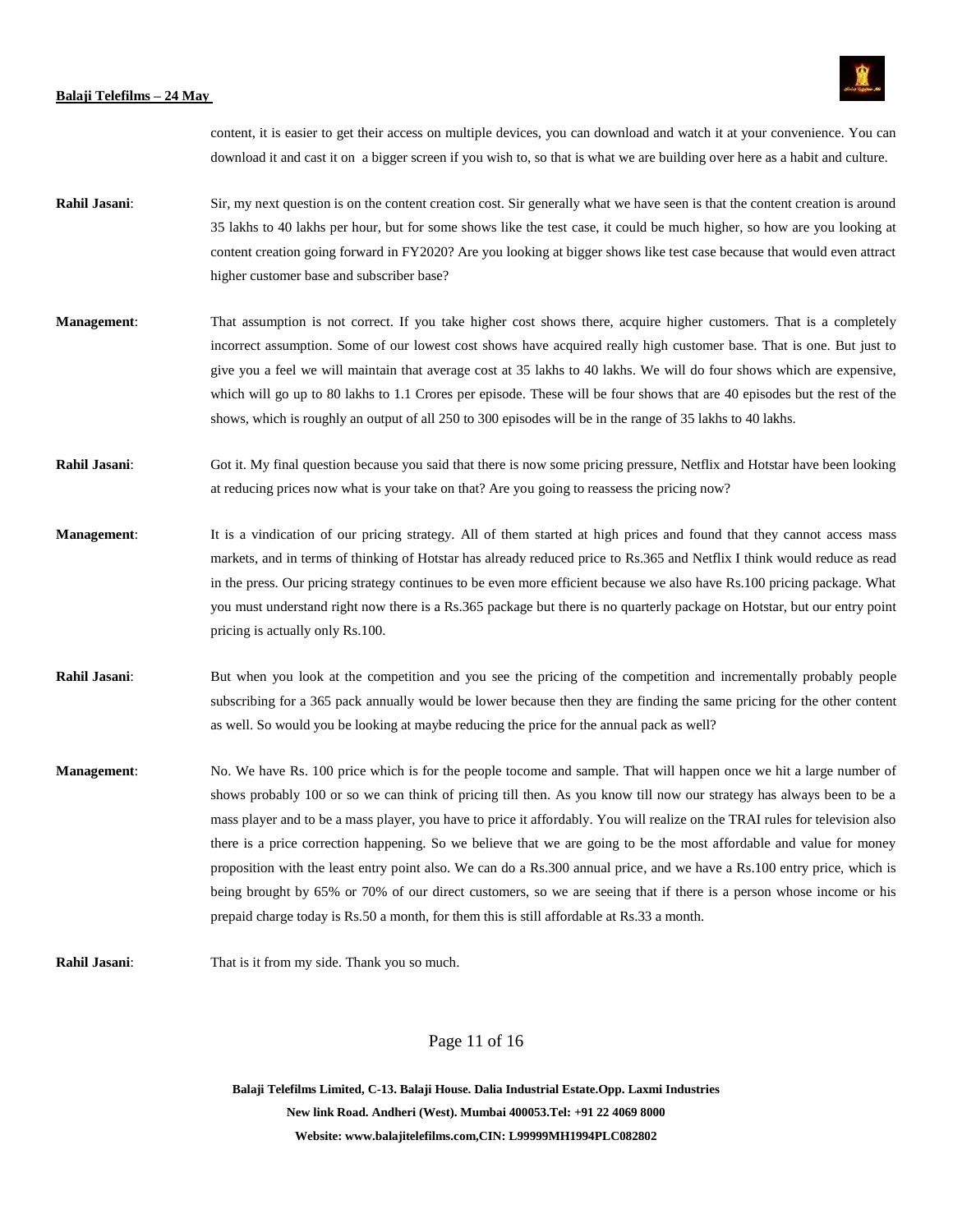

**Moderator**: Thank you. The next question is from the line Yogesh Kirve from B&K Securities. Please go ahead.

- Yogesh Kirve: Thank you for the opportunity. First of all regarding the film production, Sir, if I got it right so we have some 5 a pipeline during the current year, so it seems to be a bit of an increase or acceleration compared to what we have done over the last few years or what we have guided. So is it just a run off item, or existing commitments or we have taken a new projection or has there been a reassessment on this investments over here?
- **Management**: Basically, Mental Hain Kya this was the film that was shifted from last year to this year because of our external factors as you can understand and that is the reason why you see we have four films this year.
- **Yogesh Kirve**: So otherwise it is pretty much of what we had said earlier in terms of the film investments?
- **Management:** It still a Rs100 cr rotation. The capital based employed into the business still remains under Rs.100 Crores.

**Yogesh Kirve:** Sir regarding the ALTBalaji, so it has been there in for almost two years, so if there been specific learnings regarding what sort of content which has gone better traction and has our positioning becoming more sharper or we remain, what we started with in terms of having a content, which each sort of an consumer market?

**Management:** There are two broad learnings, when we started off we created content that was for kids also, we have dropped from that our strategy, we are no longer doing original content for kids that was a section in our app, we are thinking we will reinvent that content away, we have not invested significantly in kids content, so that is one correction that we are doing from where we started of. There are two reasons for this, one is that we are finding that, you know, in a pay app for a kid to drive his parents to pay is a dual process and that increases cost of consumer acquisition one and secondly animation content in kids cannot be turned around under same rate as live action. So that is one change to the strategy. The second strategy that we had started off, when we launched and actually just before launch was that we were in urban mass channel, now we have a very, very good mix of mass and urban mass, simply for the reason that internet is spreading into smaller and smaller towns into people with lesser incomes also and that is kind of telling us that there is a new psychographic that is emerging both on males as well as female and we want to gear up our library to last this spread of internet, we do not want to make something that is going to be irrelevant three months down the line, so we are closely examining how to do that and how to get that point, towards that you will see a larger proportion of thrillers, which are male targeted coming in the next 12 months on the app, this has also been data verified with the success of our show Apharan, which is right now tracking very high from the top three shows consistently on our app.

Yogesh Kirve: Continuing, so in terms of shows and kind of mix we will see in between what will produce on our own and what will procure from outside so what does the ratio looking like for in the coming year.

# Page 12 of 16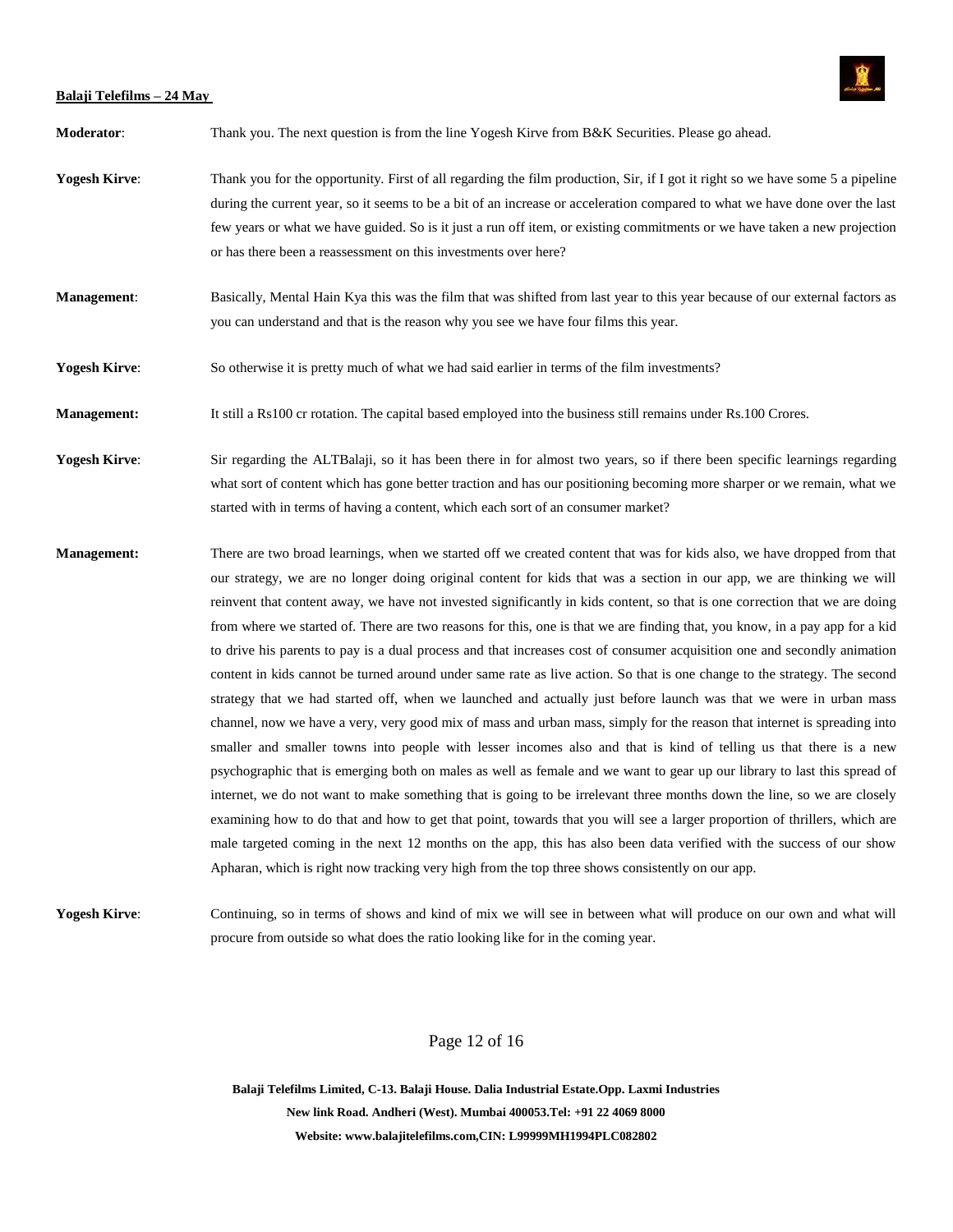

| Management:          | See it is basically 30:70, 70 from outside; however, what we are producing in Balaji is the genre that we know very well,<br>which is drama so like Karle Tu Bhi Mohabbat and Kehne Ko Humsafar Hain and we want to still be very alert to the<br>data that comes in terms of genre if this genre goes through the roof then that proportion of course will change to 50:50 or<br>whatever it is, but if the genre stays the way it is right now that is the ratio.                                                                                                                                                                                                                                                                                                                                                                                                     |
|----------------------|-------------------------------------------------------------------------------------------------------------------------------------------------------------------------------------------------------------------------------------------------------------------------------------------------------------------------------------------------------------------------------------------------------------------------------------------------------------------------------------------------------------------------------------------------------------------------------------------------------------------------------------------------------------------------------------------------------------------------------------------------------------------------------------------------------------------------------------------------------------------------|
| <b>Management:</b>   | I also want to explain when we acquire shows some outside it is not that we acquire on a basis of somebody comes and<br>pitches or have something readymade. This is actually curated by us. We study our data, we know market needs and we<br>see what is trending for men, what is trending for women, we work with the body of creative talent who then work on the<br>shows that we do so highly curative by us, it is not just company by of the shelf                                                                                                                                                                                                                                                                                                                                                                                                             |
| <b>Management:</b>   | And all the IP belongs to us.                                                                                                                                                                                                                                                                                                                                                                                                                                                                                                                                                                                                                                                                                                                                                                                                                                           |
| <b>Yogesh Kirve:</b> | And just finally I mean what you alluded to earlier regarding this show getting traction, they are coming for even the<br>smaller shows have been seeing a good traction, so has there has been compared to when we started so are we satisfied<br>with the kind of viewers or views or hits we are getting on the smaller shows?                                                                                                                                                                                                                                                                                                                                                                                                                                                                                                                                       |
| <b>Management:</b>   | Absolutely, we are doing better than the expected and consumer does not know cost of the show and our basic standard of<br>production is maintained. Whether we spend Rs.1 Crores an episode, or spend Rs.10 lakh rupee an episode, an average<br>spent so Rs.35 lakhs, Rs.40 lakhs is our benchmark, there are shows produced below that benchmark too and they are run<br>away hits at the lower price, we have run away hits that are at a higher price and at the end of the day it is a story, so you<br>break it down but I think the men and women they have different needs, then there are people which are more urban and<br>metro driven and there are those which are less urban driven, then the age groups between 18 and 35 and 35 plus so you<br>look at romance, you look at crime, you look at comedy, you look at just drama and story around these. |
| <b>Yogesh Kirve:</b> | One last question if I can squeeze, on the subscriber acquisition cost can you just broadly explained what the key<br>components of the acquisitions are?                                                                                                                                                                                                                                                                                                                                                                                                                                                                                                                                                                                                                                                                                                               |
| <b>Management:</b>   | There are two components, one is the download cost of the app and second once you download the app, the guy, or a lady,<br>whoever watches or downloads the app converts into subscriber and rates anywhere between 3% and 5% there are the two<br>components. There is one component when have to advertise, call to action and target digitally download the app and<br>then the person has to pay so that is real process.                                                                                                                                                                                                                                                                                                                                                                                                                                           |
| <b>Yogesh Kirve:</b> | This also includes any sort of discount or cash back or that kind of promotions?                                                                                                                                                                                                                                                                                                                                                                                                                                                                                                                                                                                                                                                                                                                                                                                        |
| <b>Management:</b>   | We have got I think 17 or 18 payment partner all of payment partner at any point of time has some of the other rebates<br>going on, so that is the consumer choice, which one they wish to take.                                                                                                                                                                                                                                                                                                                                                                                                                                                                                                                                                                                                                                                                        |

# Page 13 of 16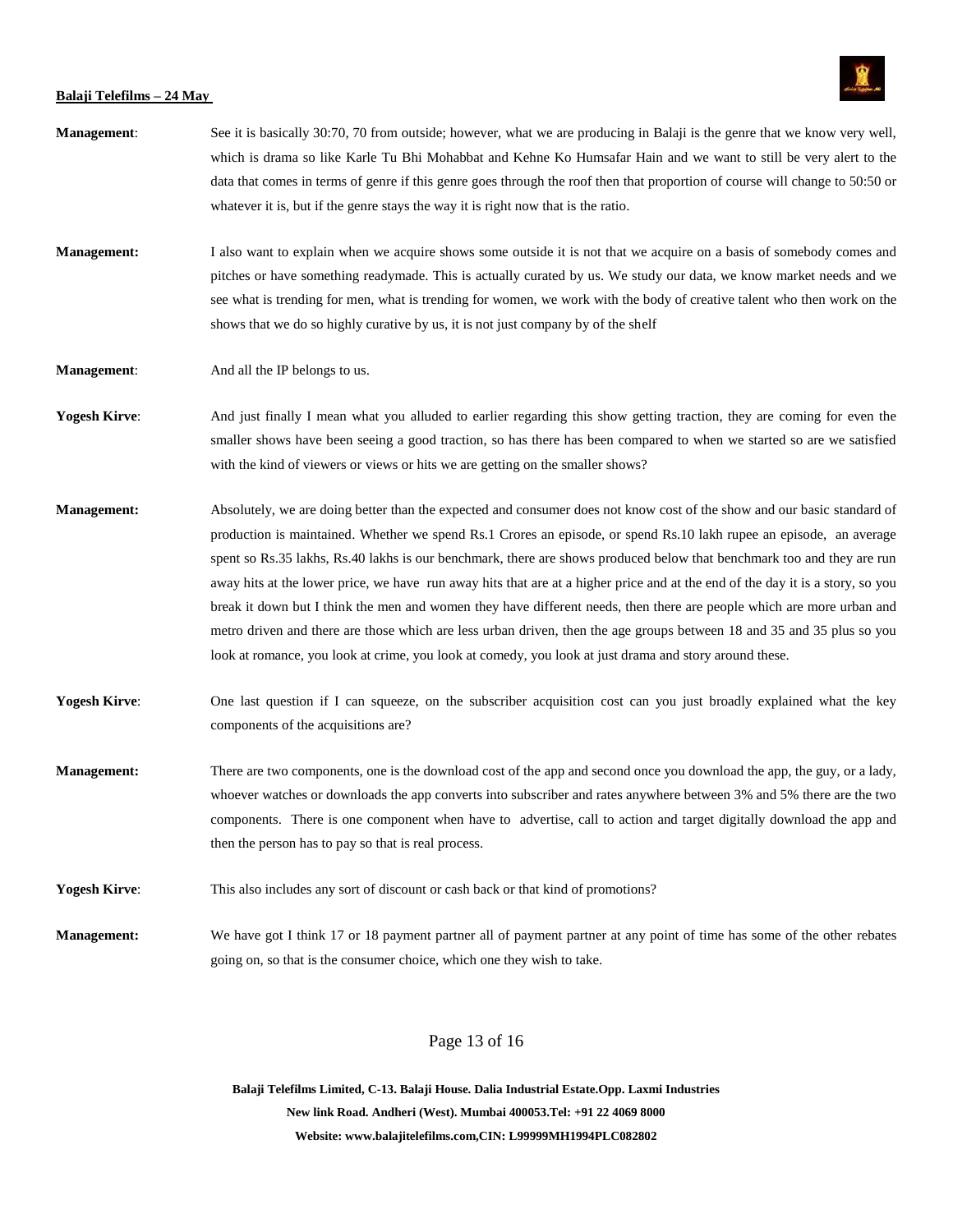

| <b>Yogesh Kirve:</b> | So, the costs of acquisition that we mentioned about Rs.200, so it includes those as well right or those are funded by the<br>partner?                                                                                                                                                     |
|----------------------|--------------------------------------------------------------------------------------------------------------------------------------------------------------------------------------------------------------------------------------------------------------------------------------------|
| <b>Management:</b>   | Let me correct again 200 is for of 5 million plus, we are not there, when you are at in the range of 1 to 1.5 it is still a<br>figure of 160.                                                                                                                                              |
| <b>Management:</b>   | 160 will include everything and the rebate offered by payment partner is paid by the payment partner.                                                                                                                                                                                      |
| <b>Yogesh Kirve:</b> | Okay sure. That is all from me. Thanks a lot and all the best.                                                                                                                                                                                                                             |
| <b>Moderator:</b>    | Thank you. The next question is from the line of Darpan Thakkar from HSBC. Please go ahead.                                                                                                                                                                                                |
| Darpan Thakkar:      | Thanks for taking my questions. Sir out of 20 million subscribers you are saying telecom subscribers not for the entire<br>year so what would be that number for the quarter, if you can give some number on the monthly unique numbers on<br>telecom for let us say for March month?      |
| <b>Management:</b>   | We cannot reveal month wise, you will ask for daily how much is coming that is business secret, we do not want to kind<br>of deliver how much is coming, the number as much as you can exactly so I think on granular level I do not want to<br>expose our data and our business strategy. |
| Darpan Thakkar:      | And for the direct subscribers what would be the ARPU for the monthly ARPU?                                                                                                                                                                                                                |
| <b>Management:</b>   | You calculate 70% into 100 plus 30% into 300 divided by 100.                                                                                                                                                                                                                               |
| Darpan Thakkar:      | Okay thanks.                                                                                                                                                                                                                                                                               |
| Moderator:           | Thank you. The next question is from the line of Shivan Sarvaiya from JHP Securities. Please go ahead.                                                                                                                                                                                     |
| Shivan Sarvaiya:     | Sir my question was on the TV and movie production business and cost of production is around 75% mark so what you<br>feel going to be in the next year and years to come?                                                                                                                  |
| <b>Management:</b>   | For TV production we hope that the Q4 margin is maintained and probably it may improve that a little bit.                                                                                                                                                                                  |
| Shivan Sarvaiya:     | Sir you expect that cost of production to remain in such elevated levels?                                                                                                                                                                                                                  |
| <b>Management:</b>   | Why you are saying it is elevated? Q4 if you look at Q4 he is pointing not to the annual number, but Q4.                                                                                                                                                                                   |
| Shivan Sarvaiya:     | Yes, Q4 level?                                                                                                                                                                                                                                                                             |

Page 14 of 16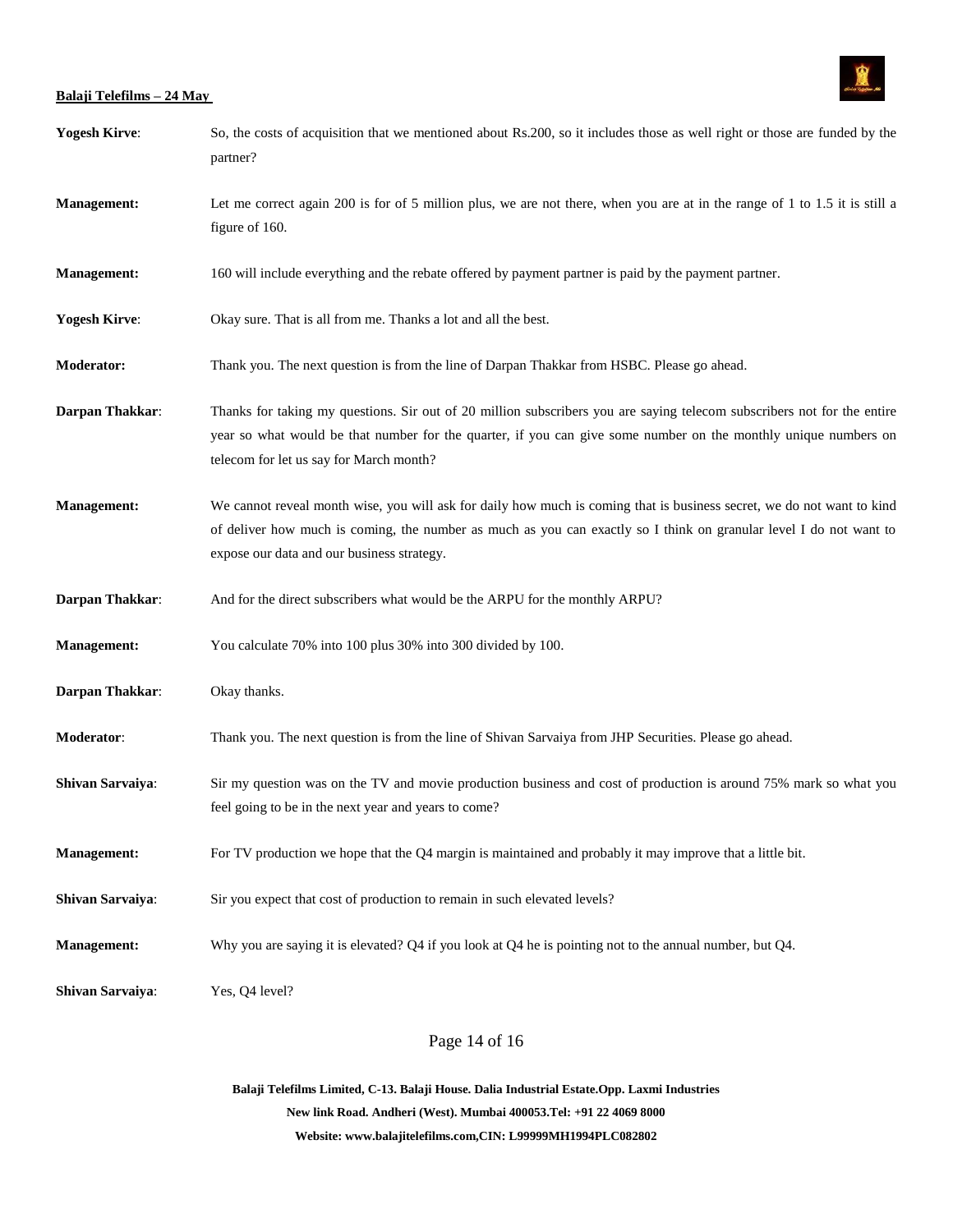

| <b>Management:</b>      | Q4 level is not that elevated. I think we had elevated level in the first half of the first quarter.                                                                                                                                                                                                                                                                                                         |
|-------------------------|--------------------------------------------------------------------------------------------------------------------------------------------------------------------------------------------------------------------------------------------------------------------------------------------------------------------------------------------------------------------------------------------------------------|
| <b>Management:</b>      | Q1 margin was poor because we had launched three shows in that quarter, however if you see $Q2$ and $Q3$ and $Q4$ we have<br>improved our margins quarter-on-quarter basis.                                                                                                                                                                                                                                  |
| Shivan Sarvaiya:        | Second one was guidance on the EBITDA of TV business and the movie business Sir if you could just repeat them I think<br>I have missed them?                                                                                                                                                                                                                                                                 |
| <b>Management:</b>      | 55 and 25, bottomline.                                                                                                                                                                                                                                                                                                                                                                                       |
| <b>Management:</b>      | Rs.55 Crores for the TV business, Rs.25 Crores for the movie business.                                                                                                                                                                                                                                                                                                                                       |
| Shivan Sarvaiya:        | Okay this is at PAT level right?                                                                                                                                                                                                                                                                                                                                                                             |
| <b>Management:</b>      | Before PAT.                                                                                                                                                                                                                                                                                                                                                                                                  |
| Shivan Sarvaiya:        | Thank you very much Sir.                                                                                                                                                                                                                                                                                                                                                                                     |
| Moderator:              | Thank you. The next question is from the line of Rishabh Chudgar from Enam Holdings. Please go ahead.                                                                                                                                                                                                                                                                                                        |
| <b>Rishabh Chudgar:</b> | Thanks for questions and congratulations on a good traction in the ALTBalaji revenues especially good performance. I<br>just wanted to know since you have revenues coming from the direct subscribers which is also Rs.15 Crores what would<br>be the subscriber acquisition cost to acquire the subscriber if they are paying an ARPU of Rs.300 a year, so what cost you<br>are incurring to acquire this? |
| <b>Management:</b>      | 160 bucks.                                                                                                                                                                                                                                                                                                                                                                                                   |
| <b>Rishabh Chudgar:</b> | Okay, so what was the Rs.200 number which you would give because I could not understand.                                                                                                                                                                                                                                                                                                                     |
| <b>Management:</b>      | If your subscriber base goes above Rs.5 million, direct subscribers.                                                                                                                                                                                                                                                                                                                                         |
| <b>Rishabh Chudgar:</b> | Okay and why basically are you trying to say that the deeper you penetrate into India you might have to incur more to get<br>the subscribers on board?                                                                                                                                                                                                                                                       |
| <b>Management:</b>      | If you decide today that instead of running at the pace you are running, you want to accelerate and go much faster and<br>make a steep investment then we are just saying that the nature of investment I think we responded to somebody's<br>question.                                                                                                                                                      |

Page 15 of 16